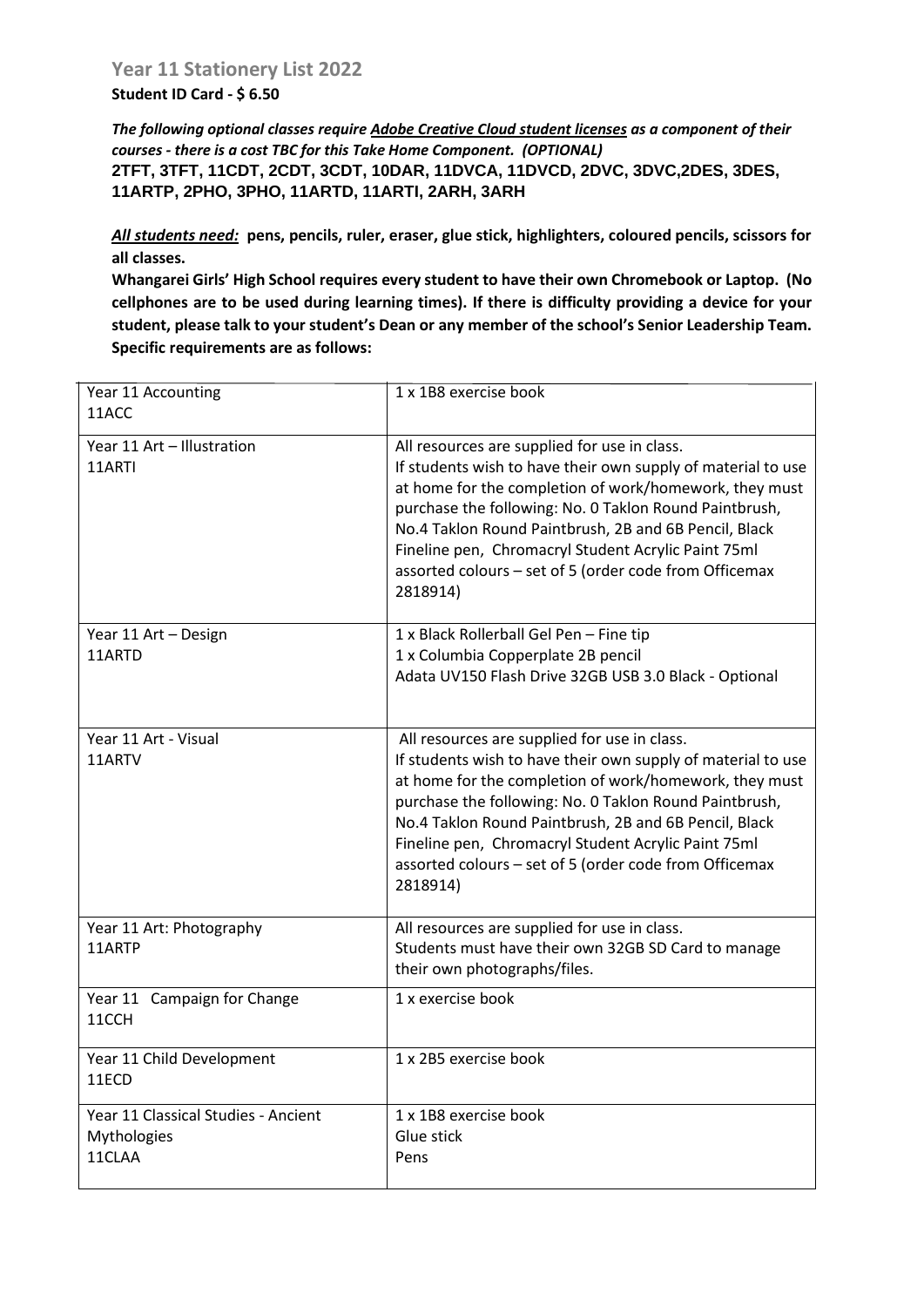| Year 11 Classical Studies - Love, Revenge | 1 x 1B8 exercise book                                        |
|-------------------------------------------|--------------------------------------------------------------|
| and Murder                                | Glue stick                                                   |
| 11CLAL                                    | Pens                                                         |
|                                           |                                                              |
| Year 11 Creative Digital Technology       | A4 visual diary                                              |
| 11CDT                                     |                                                              |
|                                           | Headphones                                                   |
|                                           | Pencils and pens.                                            |
|                                           |                                                              |
| Year 11 Dance Essentials                  | 1 x 1B5 exercise book                                        |
| 11DANE                                    | Black leggings/ spanx and a black singlet or t shirt (length |
|                                           | and cut of your choice - May need to be worn under any       |
|                                           | costume)                                                     |
| Year 11 Dance - Delve Deeper              | 1 x 1B5 exercise book                                        |
|                                           |                                                              |
| 11DANDD                                   | Black leggings/ spanx and a black singlet or t shirt (length |
|                                           | and cut of your choice - May need to be worn under any       |
|                                           | costume)                                                     |
| Year 11 Drama                             | WGHS shorts and t-shirt (Same as for PE)                     |
| 11DRA                                     | 1 x 1B8 exercise book                                        |
|                                           | 1 x 1B8 exercise book                                        |
| Year 11 Drama - Acting for the Camera     |                                                              |
| 11DRAC                                    | WGHS shorts and t-shirt (Same as for PE)                     |
|                                           |                                                              |
| Year 11 DVC - Amazing Spaces              | Final product - Take home component - \$30.00 - (optional)   |
| 11DVCA                                    | Visual Diary - optional (This only needs to be purchased     |
|                                           | once - Students taking multiple art and/or technology        |
|                                           | subjects may re use this over the course of the year)        |
|                                           | Students also have the option to purchase more               |
|                                           |                                                              |
|                                           | specialised materials, equipment or resources for their      |
|                                           | individual projects (e.g: developing screens for printing vs |
|                                           | hand cut, pine vs rimu) they will need to be mindful of this |
|                                           | when working through the design process.                     |
|                                           |                                                              |
| Year 11 DVC - Design and Manufacturing    | Final product - Take home component - \$40.00                |
|                                           | (optional)                                                   |
| 11DVCD                                    | Visual Diary - optional (This only needs to be purchased     |
|                                           | once - Students taking multiple art and/or technology        |
|                                           | subjects may re use this over the course of the year)        |
|                                           | Students also have the option to purchase more               |
|                                           | specialised materials, equipment or resources for their      |
|                                           | individual projects (e.g: developing screens for printing vs |
|                                           | hand cut, pine vs rimu) they will need to be mindful of this |
|                                           | when working through the design process.                     |
|                                           |                                                              |
|                                           |                                                              |
| Year 11 Economics                         | 1 x 1B8 exercise book                                        |
| 11ECO                                     |                                                              |
| Year 11 English - Keeping it Kiwi         | 1B5 or 1B8 exercise book                                     |
| 11ENGK                                    |                                                              |
|                                           |                                                              |
| Year 11 English - Let's Get Critical      | 1B5 or 1B8 exercise book                                     |
| 11ENGC                                    |                                                              |
| Year 11 English - Literacy unlocked       | 1B8 or similar exercise book                                 |
| 11ENGL                                    |                                                              |
|                                           |                                                              |
| Year 11 English - Mirror Mirror           | 1B5 or 1B8 exercise book                                     |
| 11ENGM                                    |                                                              |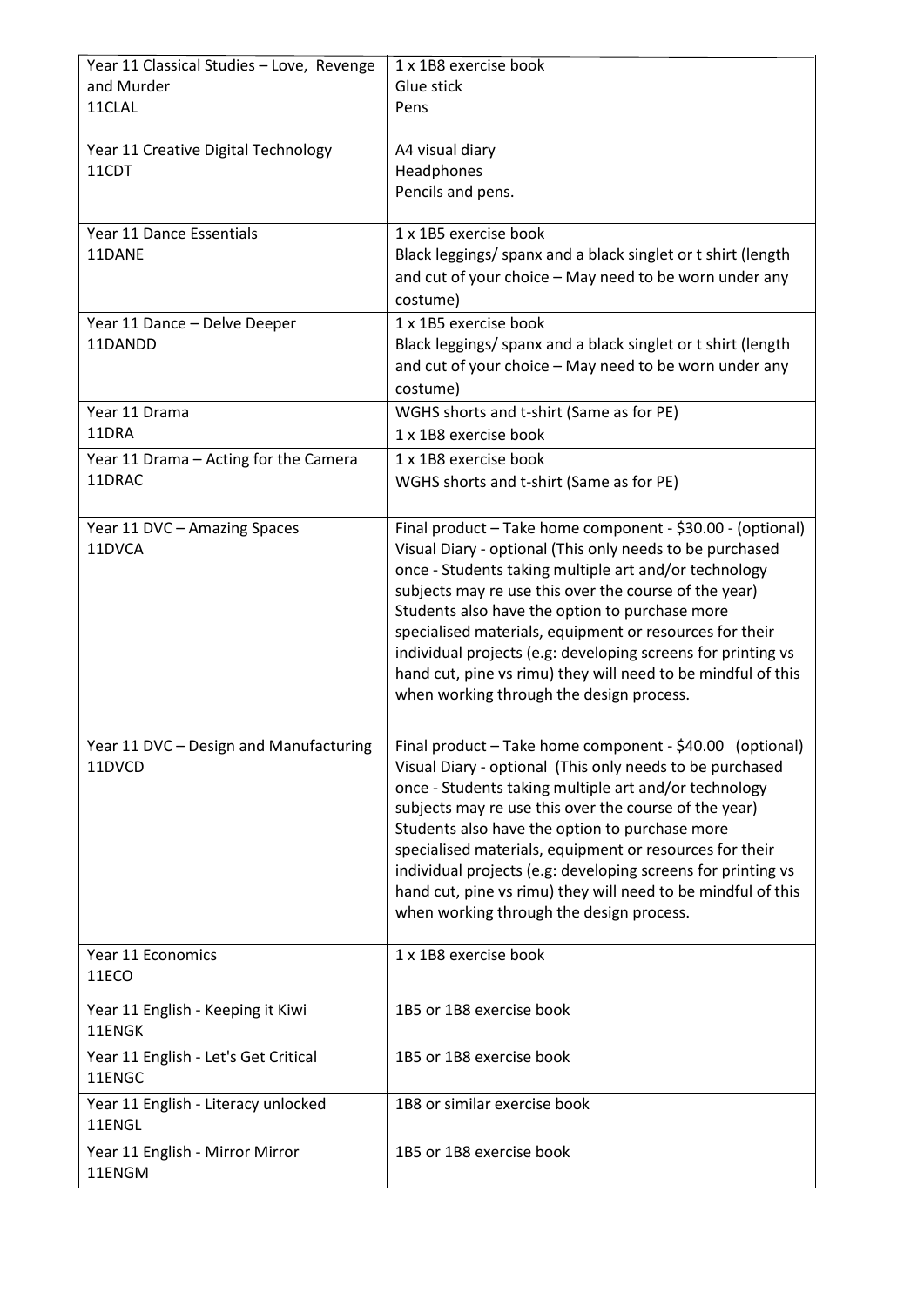| Year 11 English - Stage and Screen<br>11ENGS      | 1B5 OR 1B8 exercise book<br>Headphones            |
|---------------------------------------------------|---------------------------------------------------|
|                                                   |                                                   |
| Year 11 English - The Power of Language<br>11ENGP | Exercise book or refill / folder<br>Headphones    |
| Year 11 English - Weaving Words<br>11ENGW         | 1B5 or 1B8 exercise book                          |
| Year 11 Enterprise Builder                        | 1 Ring Binder                                     |
| 11ENTB                                            | 1 Set of Dividers<br>1 A4 Lined Refill Pad        |
|                                                   |                                                   |
| Year 11 Food and Nutrition -                      | Exercise book                                     |
| Nourishment for Life<br>11FNTN                    | Covered shoes for practical lessons.              |
|                                                   |                                                   |
| Year 11 Food and Nutrition - Topical              | Exercise book                                     |
| <b>Nutrition Trends</b><br>11FNTT                 | Covered shoes for practical lessons.              |
|                                                   |                                                   |
| Year 11 French - Practical                        | 1 x 1B5 exercise book                             |
| 11FREP                                            |                                                   |
| Year 11 French - NCEA Pathway                     | 1 x 1B5 exercise book                             |
| 11FRE                                             | Clear file book                                   |
| Year 11 Geography                                 | 1 x 1B8 exercise book                             |
| 11GEO                                             | Pens, Glue Stick                                  |
| Year 11 Health - Meaningful Connections<br>11HLTC | A4 Visual Journal - can be lined and / or unlined |
| Year 11 Health - We Have Issues!                  | 1 x exercise book                                 |
| 11HLTI                                            |                                                   |
| Year 11 Health Education - My health              | A4 Visual Journal - can be lined and / or unlined |
| and I<br>11HLTM                                   |                                                   |
| Year 11 History - Adolf Hitler: Monster           | 1 x 1B8 exercise book                             |
| Madman or Military Genius?                        |                                                   |
| 11HISM                                            |                                                   |
| Year 11 History - Black Lives Matter<br>11HISB    | 1 x 1B8 exercise book                             |
| Year 11 Hospitality - Come Dine with Me           | Pen                                               |
| 11HOSC                                            | Fully covered shoes                               |
|                                                   | Pen                                               |
| Year 11 Hospitality - Masterchef 101<br>11HOSM    | Fully covered shoes                               |
|                                                   |                                                   |
| Year 11 Mathematics - Numeracy                    | A scientific calculator is required               |
| 11MATN                                            | 3 x 1E5 exercise books                            |
| Year 11 Mathematics - Elements of                 | Purchase - (optional)                             |
| <b>Mathematics</b><br>11MATE                      | Walker Maths 1.7 Right -Angled Triangles Workbook |
|                                                   | Walker Maths 1.10 Multivariate Data Workbook      |
|                                                   | A scientific/graphics calculator is required      |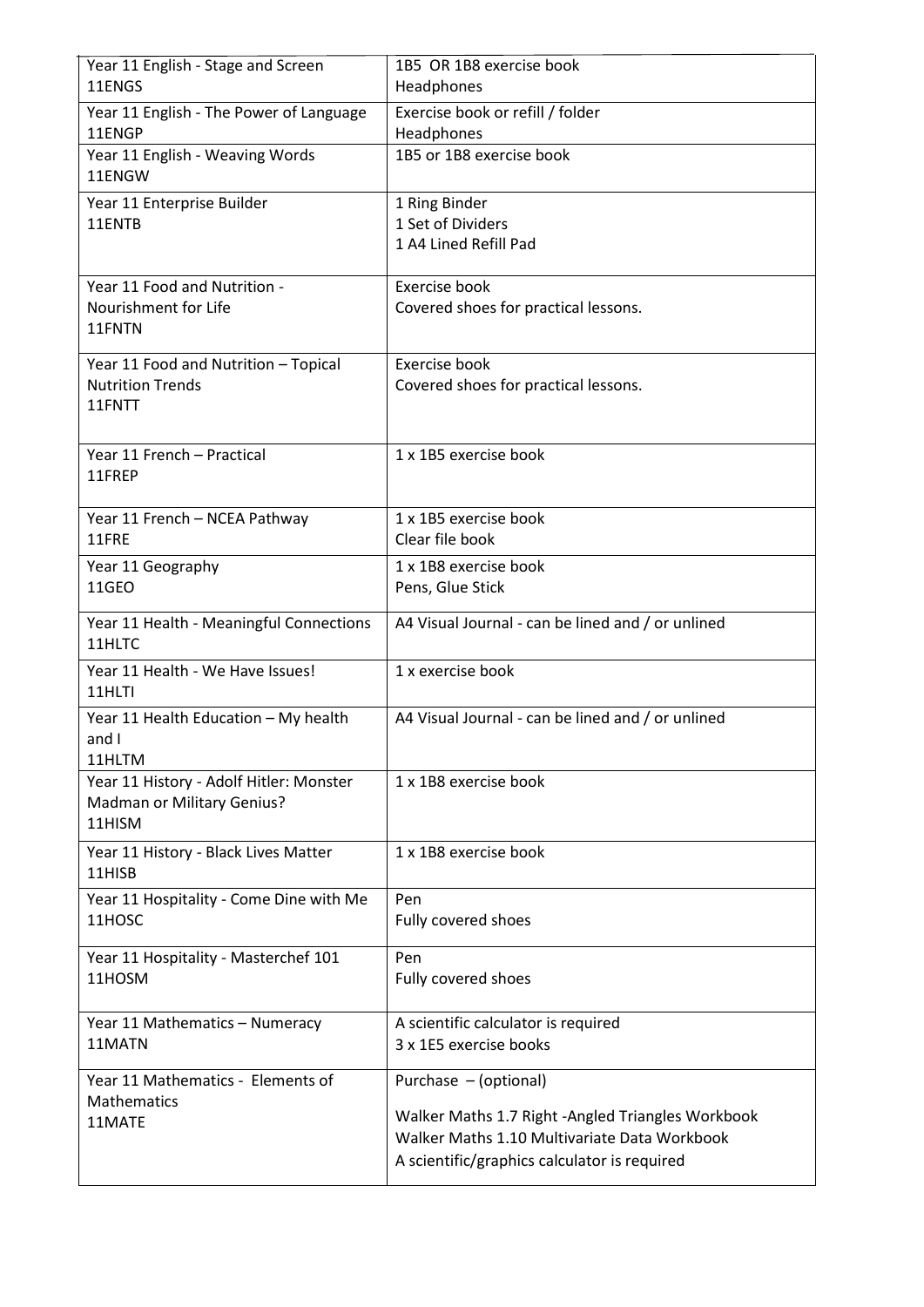| 11MATE cont.                         | (Casio Fx9750 OR Fx 9860 - recommended for all year            |
|--------------------------------------|----------------------------------------------------------------|
|                                      | levels)                                                        |
|                                      | 2 x 1E5 exercise book                                          |
| Year 11 Mathematics - Mathmatical    | A scientific/graphics calculator is required                   |
| Mindsets                             |                                                                |
| 11MATM                               |                                                                |
|                                      |                                                                |
| Year 11 Mathematics - Geometry and   | Purchase - (optional)                                          |
| Measurement                          | Walker Maths 1.5 Measurement Workbook                          |
| 11MATG                               | Walker Maths 1.1 Number Workbook                               |
|                                      | A scientific or graphics calculator is required                |
|                                      | (Casio Fx9750 OR Fx9860 - recommended for all year             |
|                                      | levels)                                                        |
|                                      | 2 x 1E5 exercise book                                          |
|                                      |                                                                |
| Year 11 Mathematics - Statistics and | A scientific or graphics calculator is required                |
| Probability                          | (Casio Fx9750 OR Fx9860 - recommended for all year             |
| 11MATS                               | levels)<br>2 x 1E5 exercise book                               |
|                                      |                                                                |
| Year 11 Mathematics - With Algebraic | Purchase - (optional)                                          |
| Thinking                             | Walker Maths 1.1 Workbook                                      |
| 11MATT                               | Walker Maths 1.4 Linear Algebra Workbook                       |
|                                      | A Scientific or Graphics Calculator is required                |
|                                      | (Casio Fx9750 OR Fx9860 - recommended for all year             |
|                                      | levels)                                                        |
|                                      | 2 x 1E5 exercise books                                         |
| Year 11 Moneysmart                   | 1 Folder                                                       |
| 11MSM                                | 1 A4 Lined Refill Pad                                          |
|                                      |                                                                |
| Year 11 Music - Creating             | Headset Earphones (recommended)                                |
| 11MUSC                               |                                                                |
| Year 11 Music - Instrumental         | Guitar pick (if playing guitar - recommended)                  |
| 11MUSI                               | Clarinet reed No.2 or 2.5 (if playing clarinet -               |
|                                      | recommended)                                                   |
|                                      | \$20.00 per term instrument hire (optional) - flute, clarinet, |
|                                      | trumpet, trombone, saxophone                                   |
| Year 11 Music - Vocal                | No specific requirements for this class                        |
| 11MUSV                               |                                                                |
|                                      |                                                                |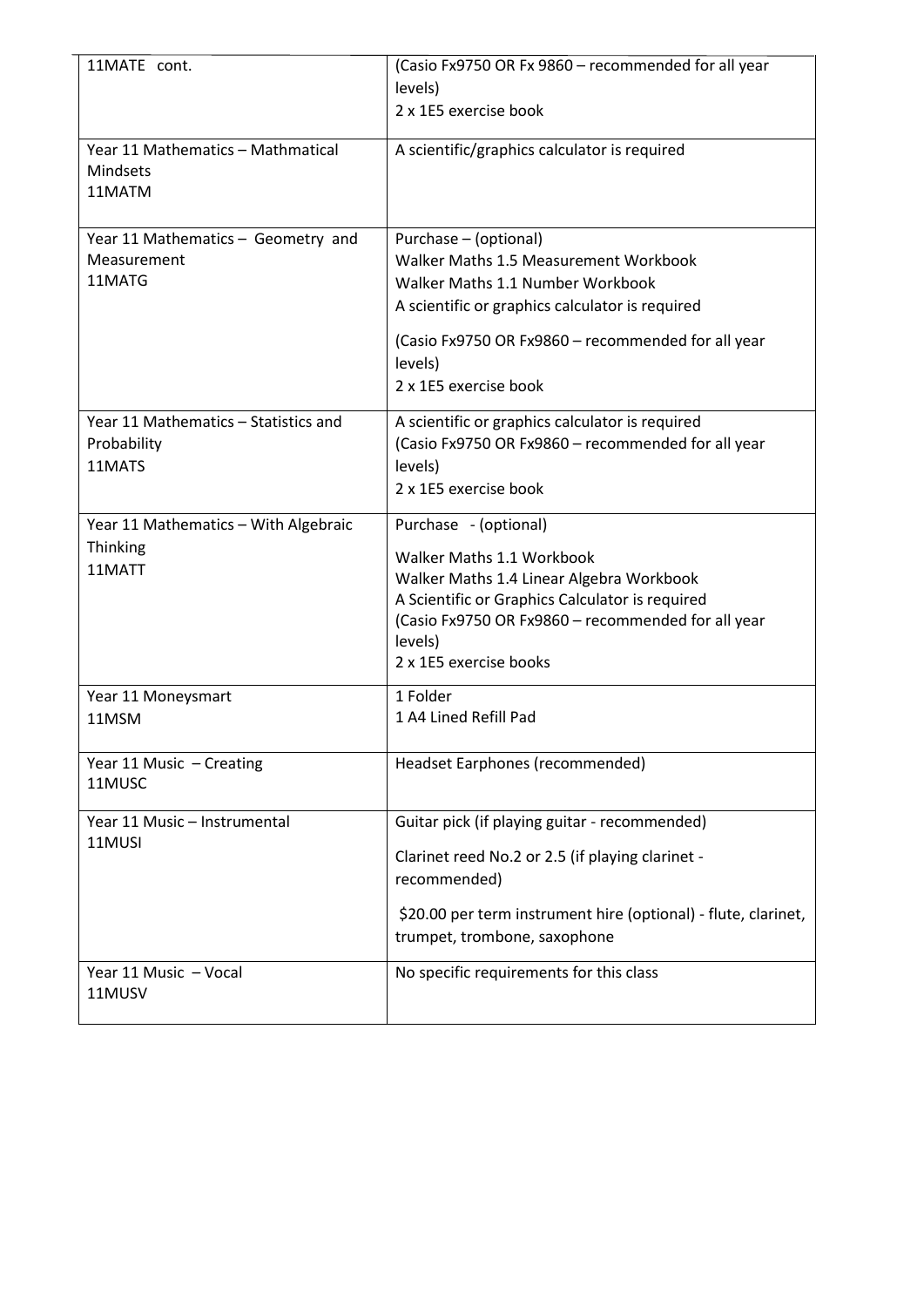| Year 11 Outdoor Education - Mountain to             | \$50.00 contribution cost to cover overnight trips.                           |
|-----------------------------------------------------|-------------------------------------------------------------------------------|
| Coast<br>110EDM                                     | (Voluntary)                                                                   |
|                                                     | Exercise clothes                                                              |
|                                                     | 1 Set of thermals. Talk to your teacher before purchasing                     |
|                                                     | 1 Pair of sturdy shoes - Talk to your teacher before                          |
|                                                     | purchasing<br>All specialist safety equipment will be provided for each       |
|                                                     | activity                                                                      |
| Year 11 Outdoor Education - Ocean to                | \$50.00 contribution cost to cover overnight trips.                           |
| Forest                                              | (Voluntary)                                                                   |
| 110EDO                                              |                                                                               |
|                                                     | Exercise clothes<br>1 Set of thermals. Talk to your teacher before purchasing |
|                                                     | 1 Pair of sturdy shoes - Talk to your teacher before                          |
|                                                     | purchasing                                                                    |
|                                                     | All specialist safety equipment will be provided for each                     |
|                                                     | activity                                                                      |
| Year 11 Physical Education - Under the              | Appropriate clothes for PE (active wear)                                      |
| Skin                                                | Exercise book                                                                 |
| 11PEDU                                              |                                                                               |
| Year 11 Physical Education - Body and               | Appropriate clothes for PE (active wear)                                      |
| Mind<br>11PEDB                                      | Exercise book                                                                 |
|                                                     | Exercise book                                                                 |
| Year 11 Physical Education - Lifestyle<br>Programme | Appropriate clothes for PE (active wear)                                      |
| 11PEDL                                              |                                                                               |
| Year 11 Physical Education - Sports                 | Exercise book                                                                 |
| Management<br>11PEDSM                               | Whistle                                                                       |
|                                                     | Appropriate PE Gear                                                           |
| Year 11 Physical Education - Sports                 | Appropriate PE gear                                                           |
| Science<br>11PEDSS                                  | 1 x 1B5 Exercise Book                                                         |
| Year 11 Primary Industries                          | 1 x 2B5 exercise book                                                         |
| 11PRI                                               |                                                                               |
| Year 11 Product and Design Technology -             | All students need: pens, pencils, ruler, eraser                               |
| 3D Digital Manufacturing                            | A4 Visual Diary                                                               |
| 11PAD3D                                             | Final product - Take home component - \$100.00 (optional)                     |
| Year 11 Product and Design - 101                    | All students need: pens, pencils, ruler, eraser                               |
| 11PAD1                                              | A4 Visual Diary                                                               |
|                                                     | Final product - Take home component - \$100.00 (optional)                     |
| Year 11 Science - Crashes and Flashes               | 1B8 or 1E8 exercise book or similar                                           |
| 11SCICF                                             | Scientific calculator                                                         |
| Year 11 Science - Earth Science<br>11SCIES          | Scientific or graphic calculator<br>1B8 or 1E8 workbook or similar            |
|                                                     | 14J8 Graph paper pad or similar                                               |
| Year 11 Science - Environmental and                 | 1 x 1B8 exercise book                                                         |
| Marine                                              |                                                                               |
| 11SCIEM                                             |                                                                               |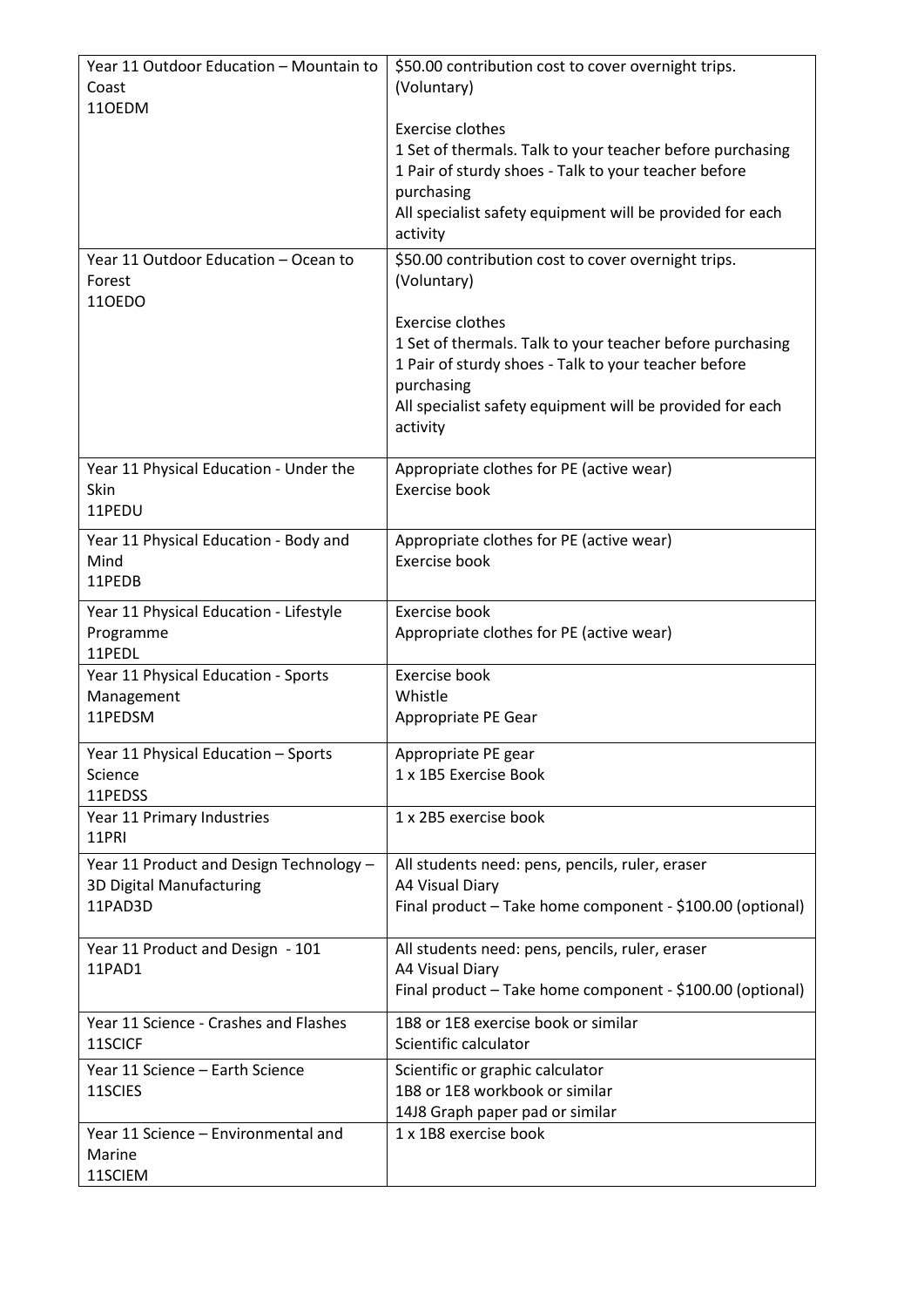| Year 11 Science – Cells to Selfies<br>11SCICS                                      | 1x 1E5 exercise book                                                                                                                                                                                                                                                                                                                                |
|------------------------------------------------------------------------------------|-----------------------------------------------------------------------------------------------------------------------------------------------------------------------------------------------------------------------------------------------------------------------------------------------------------------------------------------------------|
| Year 11 Science - Life on Mars<br>11SCILM                                          | Scientific or graphic calculator<br>1B8 or 1E8 workbook or similar<br>14J8 Graph paper pad or similar                                                                                                                                                                                                                                               |
| Year 11 Science - Microbes and Genetics<br>11SCIM                                  | Science Book - 1B8 exercise book                                                                                                                                                                                                                                                                                                                    |
| Year 11 Science - Radical Reactions and<br><b>Captivating Chemistry</b><br>11SCIRC | 1 x 1E5 or 1E8 exercise book                                                                                                                                                                                                                                                                                                                        |
| Year 11 Science - Kiwi Kai and Realistic<br>Reproduction<br>11SCIRK                | 1 x 1B5 exercise book                                                                                                                                                                                                                                                                                                                               |
| Year 11 Science - This IS Rocket Science<br>11SCIRS                                | 1B8 or 1E8 exercise book or similar<br>Scientific calculator                                                                                                                                                                                                                                                                                        |
| Year 11 - Smashbook<br>11SMB                                                       | Usually an out-of-date library book (to repurpose) with the<br>possibility of students purchasing a new blank writing or<br>sketchbook                                                                                                                                                                                                              |
| Year 11 Social Studies<br>11SST                                                    | 1B5 or 1B8 exercise book<br>Pens                                                                                                                                                                                                                                                                                                                    |
| Year 11 Spanish - NCEA<br>11SPA                                                    | 1 x 1B5 exercise book<br>Clear file book                                                                                                                                                                                                                                                                                                            |
| Year 11 Spanish - Practical<br>11SPAP                                              | 1 x 1B5 exercise book                                                                                                                                                                                                                                                                                                                               |
| Year 11 Te Reo Māori - me ōna Tikanga<br>11REO                                     | 2 x 1B5 exercise books                                                                                                                                                                                                                                                                                                                              |
| Year 11 Te Reo Māori - Toi Māori<br>11TOI                                          | A4 Visual Diary<br>Pencils (HB, 2B, 4B)<br>2 x Black pilot pens<br>1 x black vivid                                                                                                                                                                                                                                                                  |
| Year 11 Māori Performing Arts<br>11MPA                                             | 2 x 1B5 exercise books                                                                                                                                                                                                                                                                                                                              |
| Year 11 Tourism - Boarding Pass<br>11TOU                                           | 1 x 1B8 exercise book<br>Glue Stick, Pens & Highlighters                                                                                                                                                                                                                                                                                            |
| Year 11 Textile and Fashion Technology -<br>Drawing and Design Thinking<br>11TFTD  | Final product - Take home component - \$30.00 (optional).<br>Students also have the option to purchase more<br>specialised materials, equipment or resources for their<br>individual projects. (e.g: developing screens for printing vs<br>hand cut, pine vs rimu) They will need to be mindful of this<br>when working through the design process. |
| Year 11 textile and Fashion Technology -<br>Sewing 101<br>11TFTS                   | Final product - Take home component - \$20.00 (optional).<br>Students also have the option to purchase more<br>specialised materials, equipment or resources for their<br>individual projects. (e.g: developing screens for printing vs<br>hand cut, pine vs rimu) They will need to be mindful of this<br>when working through the design process. |